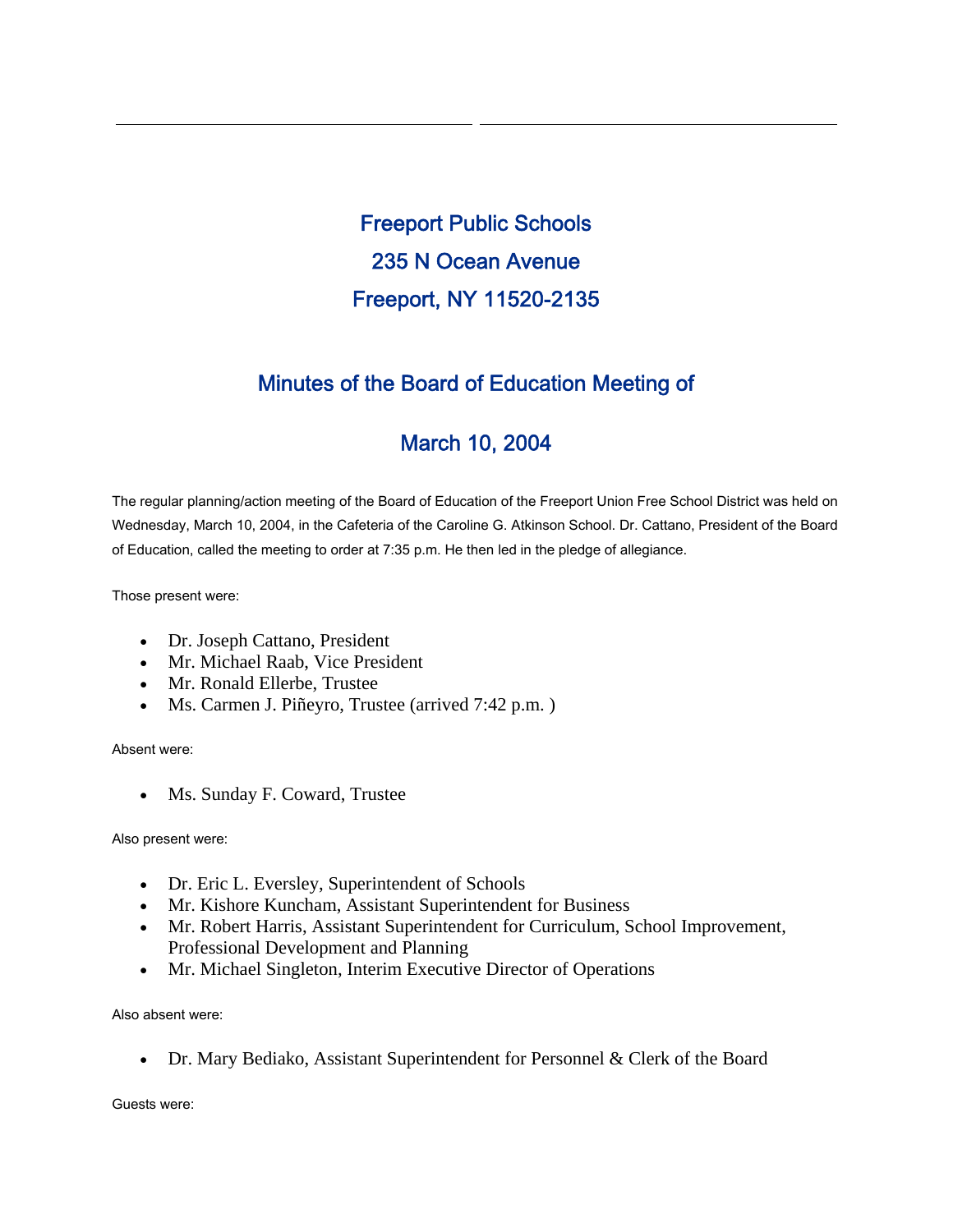• None

The number of people in the audience at the opening of the meeting was 31.

Dr. Cattano polled the Board on the issue of allowing the public 3 minutes to address the Board on the 2004-2005 budget. Dr. Cattano then announced that the public would have 3 minutes to address the Board on the 2004-2005 budget.

### **Superintendent's Report**

Dr. Eversley, Superintendent of Schools, announced that the first meeting of the newly reformed Special Education Parent Teacher Association was a success and had a very good turn out.

The Superintendent announced the wonderful success of the Boys and Girls Basketball Teams as well as the success of other Freeport sports teams.

Mr. Michael Singleton gave a report to the Board regarding the issue of Student Membership on the Board of Education. He informed the Board that 6 districts had some form of student representation. The Board decided they needed to discuss this issue further.

Mr. Kishore Kuncham, Assistant Superintendent for Business, discussed the Budget for 2004-2005.

Dr. Eversley discussed with the Board the BOCES Budget Vote and Trustee election.

The public was given the opportunity to address the Board. As agreed to by the Board, the public was given 3 minutes.

#### Items for Action

#### Approval of CSE and PSE Meetings

Mr. Ellerbe offered the following resolution for adoption:

BE IT RESOLVED that the Board of Education hereby accepts the minutes of the meeting of the committees on special education and preschool special education for the following dates:

February 2, 2004; February 9, 2004; February 12, 2004; February 23, 2004; February 24, 2004; February 25, 2004; February 26, 2004 ; February 27, 2004; March 3, 2004; March 4, 2004

The motion was seconded by Mr. Raab and unanimously carried: Cattano, Ellerbe, Piñeyro and Raab.

### Resolution to Re-Adopt the Voluntary Desegregation Plan to Qualify the Freeport Public Schools for the 2004-2007 Magnet Schools Assistance Program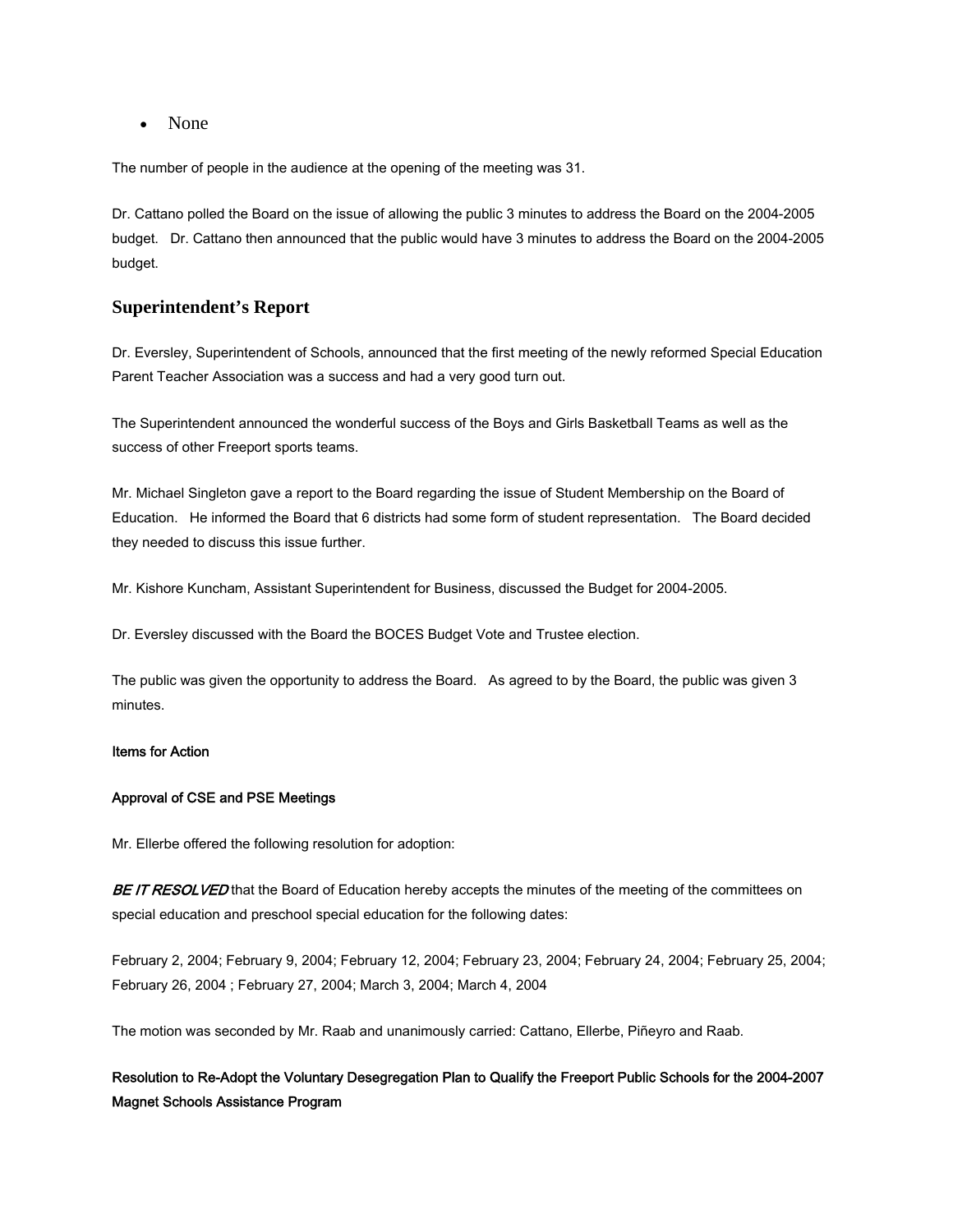Mr. Raab offered the following resolution for adoption:

WHEREAS the Freeport Board of Education desires to provide the best education to all the children served by the District; and

WHEREAS the Board is committed to equal opportunities for all students in schools throughout the District; and THAT the Board is committed to addressing the issue of racial composition in schools that have disproportionate representation of minority students; and

WHEREAS the Board wishes to provide educational choices to students throughout the District so that they may select themes and instructional approaches that are more appropriate to their interests and ways of learning; and

WHEREAS the Board wishes to continue to develop and revise the magnet schools, designed to attract students from throughout the District, to improve the quality of education for students while reducing minority group isolation in all the elementary schools throughout the District;

BE IT THEREFORE RESOLVED by the Freeport Board of Education that the Archer Street School, the Bayview Avenue School , the Leo F. Giblyn School , and the New Visions School of Exploration and Discovery, continue their development as magnet schools and implement revisions for the purpose of further reducing minority group isolation and improving student achievement in these schools.

The motion was seconded by Ms. Piñeyro and unanimously carried: Cattano, Ellerbe, Piñeyro and Raab.

#### Board Discussion

The Board discussed Comprehensive Policy Manual Development.

The Board then reviewed the tentative agenda for the March 24, 2004 meeting.

#### Board Comments

Ms. Piñeyro informed the other Board Members that she had attended Exhibit Night at Bayview Avenue School .

Mr. Ellerbe informed the Board that he had attended the REFIT meeting.

#### **Executive Session**

At 10:30 p.m. Mr. Ellerbe moved to adjourn to Executive Session for matters of Personnel.

The motion was seconded by Mr. Raab and unanimously carried: Cattano, Ellerbe Piñeyro and Raab.